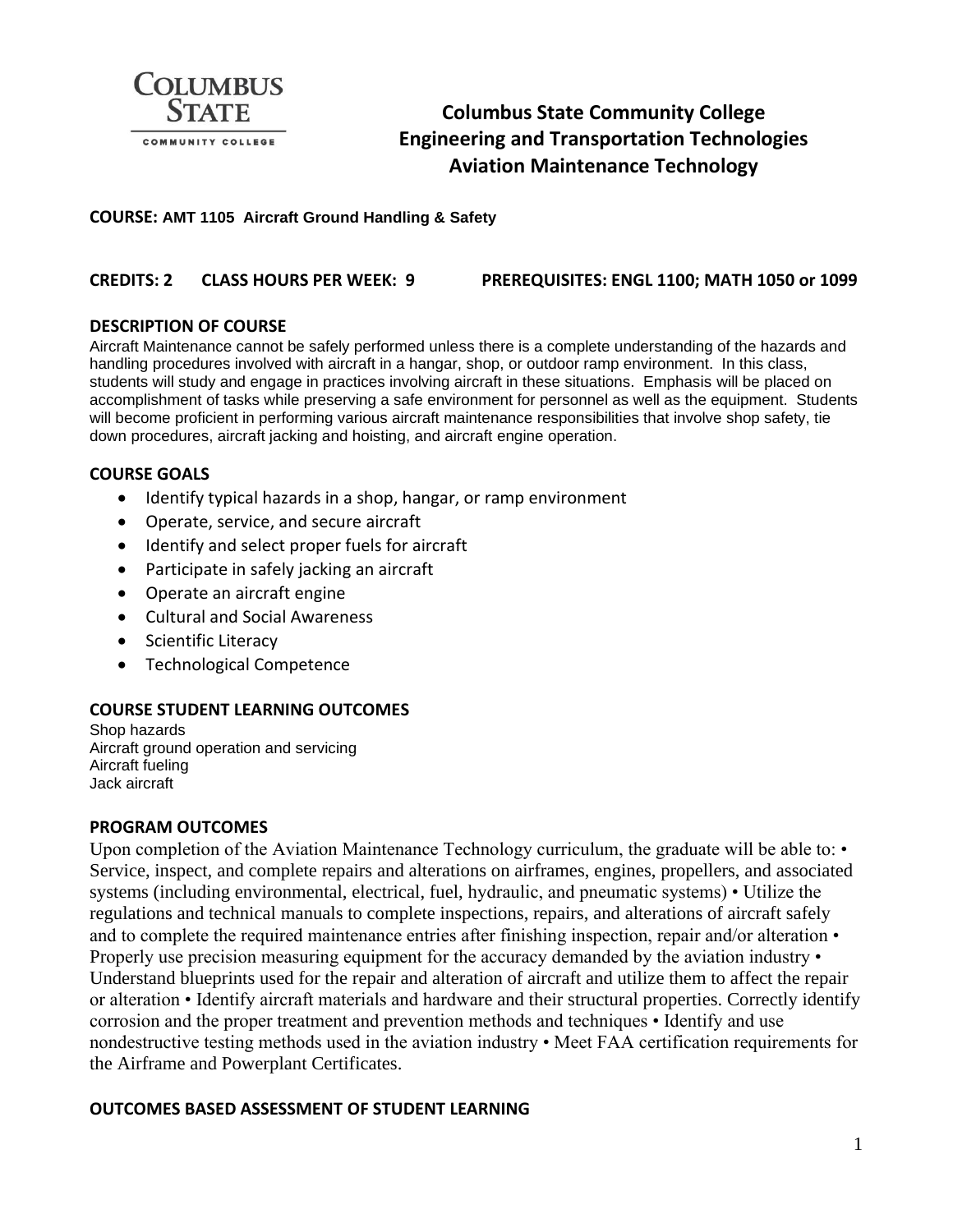For this course, students are expected to demonstrate the skills associated with the Institutional Learning Goals (ILG) identified below:

- Technological Competence
- Communication Competence
- Cultural and Social Awareness

In class, students are assessed on their achievement of these outcomes. Names will not be used when reporting results. Outcomes-based assessment is used to improve instructional planning and design and the quality of student learning throughout the college.

# **COURSE MATERIALS REQUIRED**

Eye Protection Hearing protection

# **TEXTBOOKS—REQUIRED AND OPTIONAL READINGS**

General 8083-30-ATB General Workbook General Test Guide AC 43.13 1B/2B ASA/FAR/AMT 2015 by ASA Aviation Mechanic Handbook

### **AVIATION MAINTENANCE TECHNOLOGY SYLLABUS STATEMENTS**

Aviation Maintenance Technology required College Syllabus Statements on **Assessment**, **Participation and Safety**, and **Attendance** can be found a[t http://www.cscc.edu/academics/departments/aviation](http://www.cscc.edu/academics/departments/aviation-maintenance/requirements.shtml)[maintenance/requirements.shtml](http://www.cscc.edu/academics/departments/aviation-maintenance/requirements.shtml) or on the College website –Search 'Aviation'; click on 'Aviation Maintenance'; click on 'Requirements' tab.

# **SPECIAL COURSE REQUIREMENTS**

Part 147 Para 147.21 (d) (3) and 147.31 (b) state that tests must be given in all subject areas and that the tests given must all be passed.

As students progress through the program, they will be given subject area tests relative to the course subject areas. Students must demonstrate a 70% minimum passing score on every subject test. If a subject area test is failed, the student will be given additional opportunities to pass the subject test. All subject tests must be passed before a certificate of program completion can be issued.

FAA Subject Are Test for this course:

I – F Ground Operations and Servicing To be awarded a Certificate of Program Completion, in addition to subject area testing, the student must also:

Successfully pass each course required for the certificate. Requirements for passing each course include: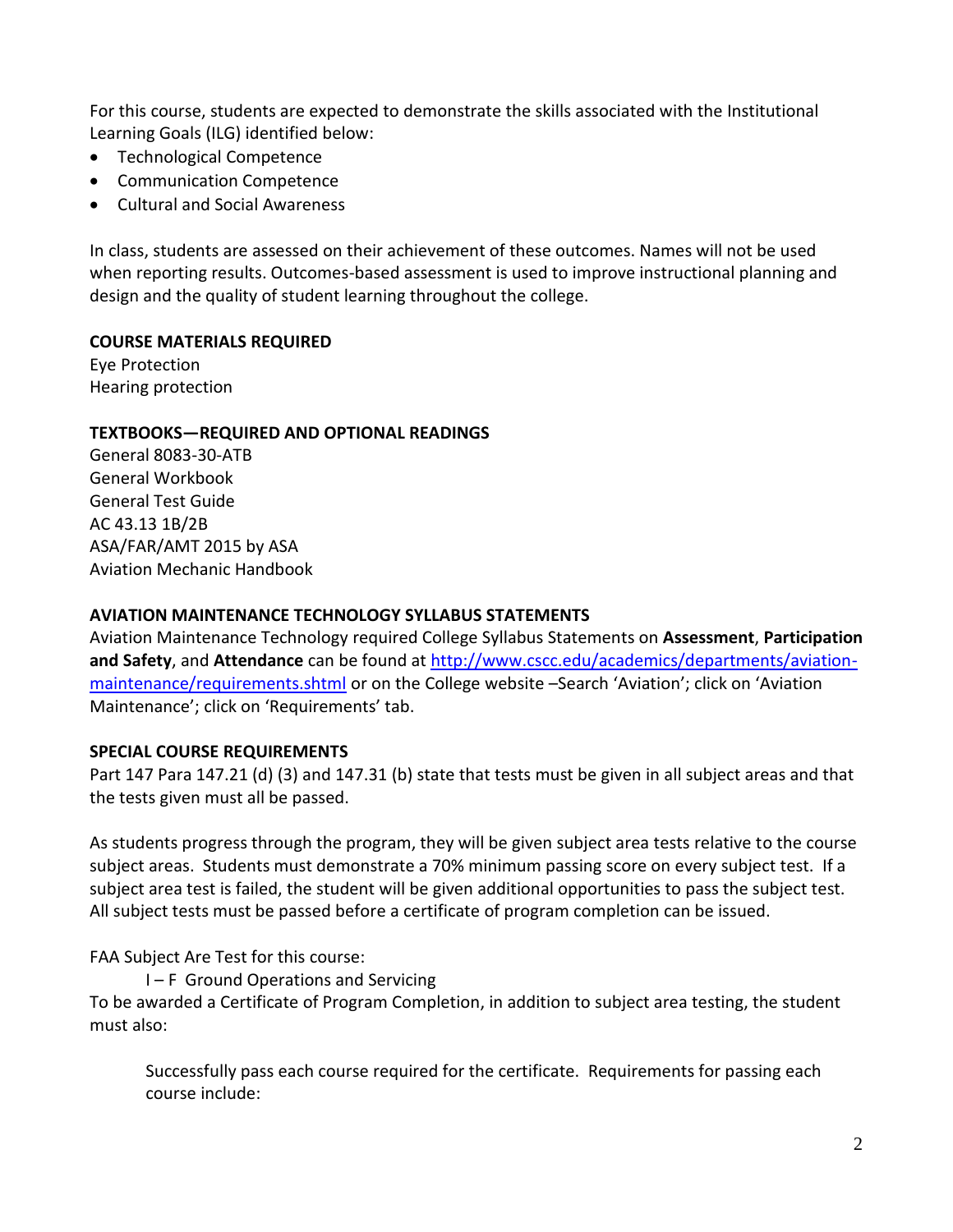A 70% average evaluation for graded course elements. Instructors determine the weights of course grading.

Successful completion of all required laboratory requirements of the course.

Attendance in compliance with the attendance policy.

Students can pass a course with a grade of "D", however students must have a minimum overall Grade Point Average of 2.0 (out a possible 4.0) to be awarded a certificate of completion. Courses can be repeated to improve grades.

| Grade Area                | Weight | Percentage<br>Earned | Lab Project                         | Pass | Fail |
|---------------------------|--------|----------------------|-------------------------------------|------|------|
| <b>Unit Tests</b>         | 50%    |                      | <b>Shop Safety</b>                  |      |      |
| Mid-Term                  |        |                      | <b>Fire Protection</b>              |      |      |
| Final                     | 30%    |                      | Safety on the Flightline            |      |      |
| Participation &<br>Safety | 10%    |                      | Jacking & Hoisting                  |      |      |
| Other                     | 10%    |                      | <b>Aircraft Fueling</b>             |      |      |
| Total                     | 100%   |                      | <b>Aircraft Engine</b><br>Operation |      |      |
| Course Letter Grade       |        |                      |                                     |      |      |
|                           |        |                      |                                     |      |      |

Student Resources, Rights, and Responsibilities: Columbus State Community College required College Syllabus Statements on College Policies and Student Support Services can be found at [https://www.cscc.edu/academics/syllabus.shtml.](https://www.cscc.edu/academics/syllabus.shtml)

# **UNITS OF INSTRUCTION – AMT 1105**

| <b>ASSIGNMENT</b> | <b>LEARNING</b>         | <b>ASSESSMENT</b> | <b>ASSIGNMENTS</b> |  |
|-------------------|-------------------------|-------------------|--------------------|--|
|                   | <b>OBJECTIVES/GOALS</b> | <b>METHODS</b>    |                    |  |